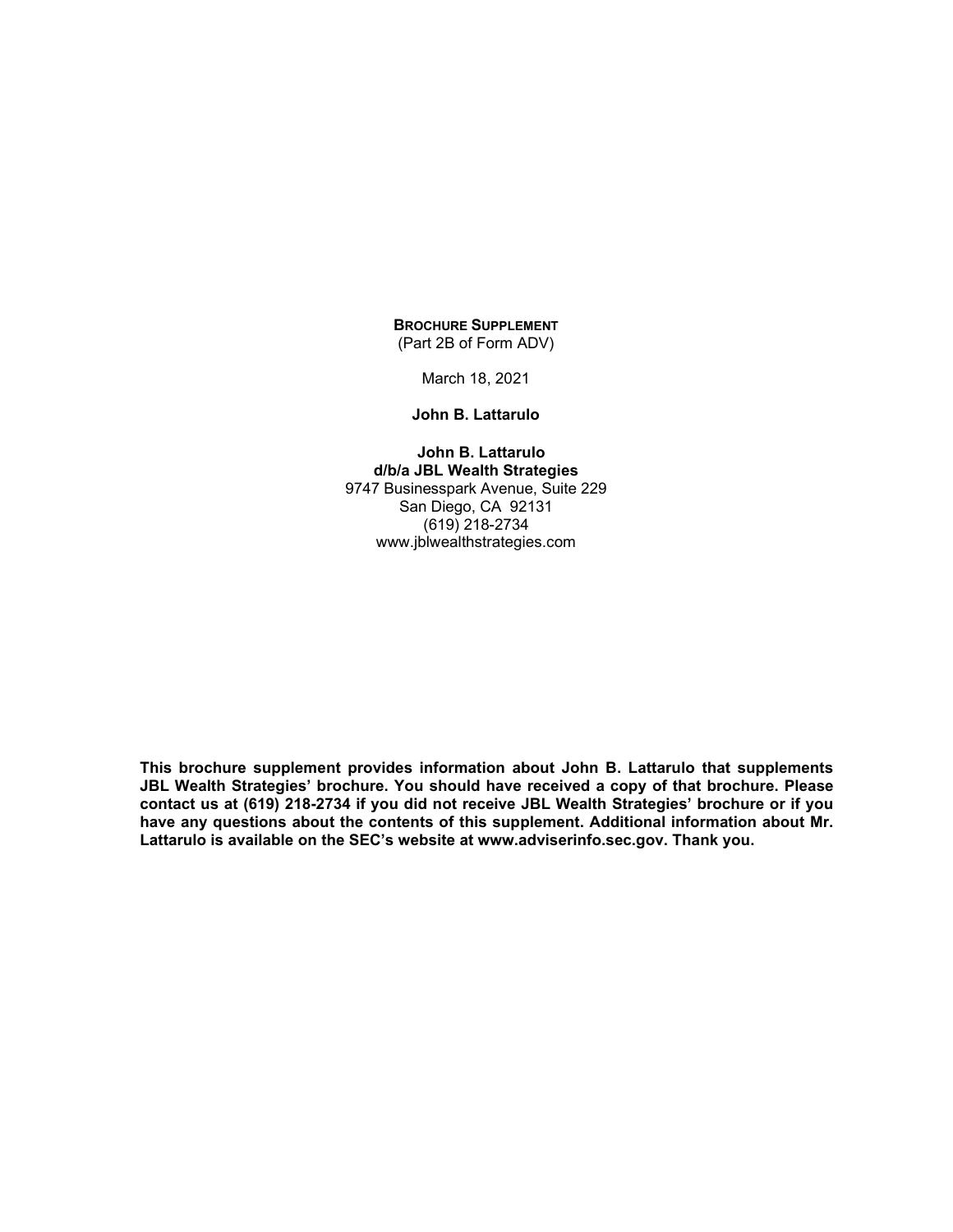JBL Wealth Strategies March 18, 2021 Form ADV Part 2B John B. Lattarulo

## **ITEM 1: COVER PAGE**

Please refer to previous page.

#### **ITEM 2: EDUCATIONAL BACKGROUND AND BUSINESS EXPERIENCE**

**John B. Lattarulo, CFP**

**Year of Birth**: 1972

### **Educational Background**

Cuyamaca Junior College: General Education, 9/90 - 5/93 University of Arizona: BS Business Administration (Finance), 1996 UCLA: Certification in Personal Financial Planning, 2011

### **Business Background**

John B. Lattarulo: Sole Proprietor, (1/11- Present); Registered Investment Advisor, (1/13 – Present) Green Envy Ink, LLC dba Alpha Global Investments: Investment Advisor Representative, (1/11 – 1/13) TD Ameritrade: Investment Consultant, (3/08 - 9/10) Sagemark Consulting: Financial Planner, (8/06 - 3/08)

### **Explanation of Professional Designation**

#### *Certified Financial Planner*™ *(CFP*®*)*

The CFP® certification is a voluntary certification; no federal or state law or regulation requires financial planners to hold CFP® certification. It is recognized in the United States and a number of other countries for its (1) high standard of professional education; (2) stringent code of conduct and standards of practice; and (3) ethical requirements that govern professional engagements with clients. Currently, more than 62,000 individuals have obtained CFP® certification in the United States.

To attain the right to use the CFP® marks, an individual must satisfactorily fulfill the following requirements:

- Education Complete an advanced college-level course of study addressing the financial planning subject areas that CFP Board's studies have determined as necessary for the competent and professional delivery of financial planning services, and attain a Bachelor's Degree from a regionally accredited United States college or university (or its equivalent from a foreign university). CFP Board's financial planning subject areas include insurance planning and risk management, employee benefits planning, investment planning, income tax planning, retirement planning, and estate planning;
- Examination Pass the comprehensive  $CFP^{\circledast}$  Certification Examination. The examination, administered in 10 hours over a two-day period, includes case studies and client scenarios designed to test one's ability to correctly diagnose financial planning issues and apply one's knowledge of financial planning to real world circumstances;
- Experience Complete at least three years of full-time financial planning-related experience (or the equivalent, measured as 2,000 hours per year); and
- Ethics Agree to be bound by CFP Board's *Standards of Professional Conduct*, a set of documents outlining the ethical and practice standards for CFP® professionals.

Individuals who become certified must complete the following ongoing education and ethics requirements in order to maintain the right to continue to use the CFP® marks: